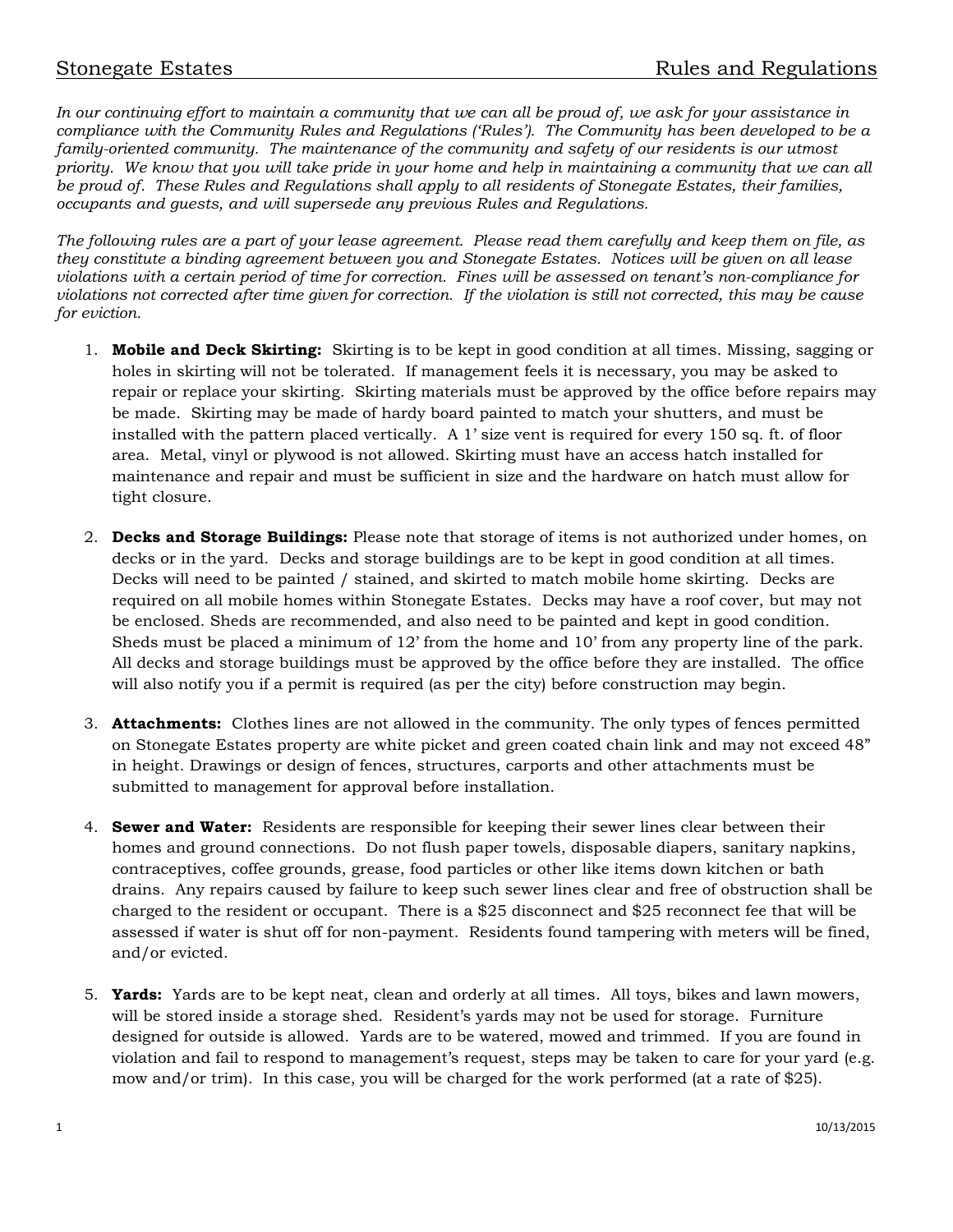- 6. **Improvements to Lots:** Other than original seeding, all landscaping in the community will be the responsibility of the resident. Planting trees, shrubs and other plants are encouraged, but must first be approved by the management. If approved and planted, such trees, shrubs and plants become fixtures attached to the property and may not be removed or disturbed even after your tenancy terminates. Residents are not to cut down trees on their lots. Mobile home communities contain extensive underground utilities. High voltage electric transmission lines run underground to all spaces. It is extremely dangerous to dig anywhere on your lot without first obtaining permission and having underground utilities flagged. State regulations require that Dig Tess be called prior to any digging. A written request (including timeframe and reason) must be submitted to management. **Digging must have the approval of management before digging.**
- 7. **Window Coverings:** All windows must have drapes, curtains or blinds. Foil, blankets, sheets, towels, cardboard, newspapers, plywood or flags are NOT allowed at any time as window coverings. Window type air-conditioning and/or heating units are only allowed with the permission of management. Proper support brackets for these units must be made of solid metal and installation approved by management No tape, aluminum foil, or cardboard is allowed around the unit.
- 8. **Residents:** Each person living in the community must be registered with the community office. Current phone numbers for residents must be listed with community management. Only one family is allowed per home and no more than two (2) persons per bedroom are allowed per home. Residents cannot move other family members or friends into their home (older children, grandchildren and parents are allowed and not considered as visitors). Family members other than described, and/or friends are considered visitors and may not stay past the 14 days. Visitors past 14 days will be considered a violation of your lease.
- 9. **Rentals:** Any homeowners (either bank or owner-financed) wanting to rent their home must notify the lien holders and home office to acquire permission to do so. All prospective renters must complete a Rental Application at the office before residency is granted for ALL occupants over 18 years of age. All home owners will be responsible for updating information on any rental changes to the office. Home owners are responsible for any remaining charges left by renters.
- 10. **Firearms/Weapons:** Discharging or displaying any type of gun, including but not limited to paintball, B-B, pellet, air, rifle, or pistol, or use of slingshots is NOT allowed. Display or use of fireworks, knives, or other potentially dangerous weapons/devices are not permitted in the community. Violations of this policy may be considered breach of the lease and may be grounds for termination/eviction.
- 11. **Pets/animals:** Please refer to your pet/animal agreement for restrictions and rules.
- 12. **Vehicles:** All vehicles must be in running condition and have proper inspections, licenses and insurance. No more than two vehicles per mobile home unless approved by management. All vehicles must be registered with the community office. No major vehicle repairs are permitted around the home or in the roadways. Flat tires must be immediately repaired. No vehicle will be permitted to be repaired on jack stands or other lifting device. Seek a proper repair facility, outside/off of Stonegate Estates property. Parking on the grass or in the street is NOT allowed. Violators will be towed.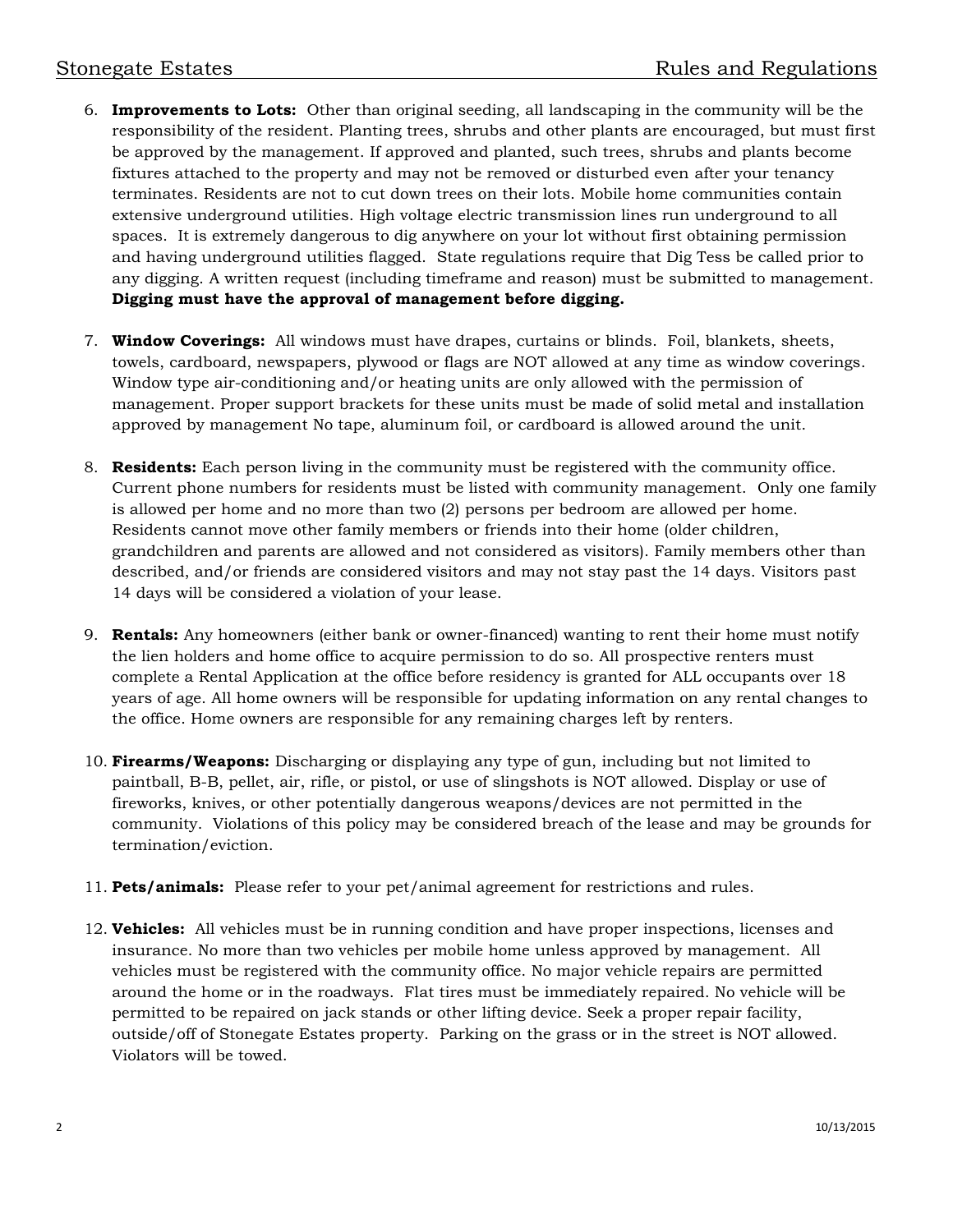- 13. **Motorcycles**: Motorcycles are welcome as long as they are street legal, have adequate mufflers, and are operated in a safe and non-hazardous manner.
- 14. **Commercial Trucks**: No buses or commercial vehicle over 1 (one) ton will be allowed in the community on a regular basis (except school buses). No overnight parking is allowed.
- 15. **Recreational Vehicles:** Boats, jet skis, dirt bikes or RV (Recreational Vehicles) may not be parked anywhere in the community. The community does not have a storage area for these vehicles.
- 16. **Loud Music / Noise:** Loud music coming from the home (or car while driving in the community) will NOT be allowed. Excessive noise and loud parties will NOT be tolerated.
- 17. **Gas / Electric Grills and Fire Hazards:** All homes are to be kept free from fire hazards. Storage of combustible material under a home is prohibited. Firewood may be stored neatly stacked off the ground, outside, near the rear of the home. Gas and electric grills are permissible. No campfires, trash burning or fire pits are allowed. All homes must have and maintain the required number of smoke detector(s) recommended for their home.
- 18. **Swimming Pools and Trampolines:** Swimming pools of any kind (in ground, above ground, kiddie pools, etc.) are NOT allowed in the community. Trampolines are also NOT allowed.
- 19. **Trash:** All trash must be deposited in the trash bins provided (and not on the ground beside it). No trash, garbage in plastic bags, boxes, storage bins or open container shall be left outside the resident's home. Trash bins are for Stonegate Estates occupants only.
- 20. **EPA Guidelines:** Each and every resident must follow City, County, State, and EPA guidelines for the proper disposal of oils, gasoline, pesticides, and chemicals. Violations will result in termination of the lease, and any applicable fines from agencies governing these laws will be assessed.
- 21. **Home Businesses:** Conducting any type of business on the lot or in the home must be approved by management.
- 22. **Community Conduct:** (Note: residents are responsible for their guests behavior)
	- a. Drunkenness, boisterous, immoral or abusive conduct will be cause for immediate eviction.
	- b. Failure to observe our 10 mph speed limit or driving in a manner that is reckless and / or dangerous to other residents is a violation of community rules.
	- c. Vandalism or defacing of public or private property in the community is cause for filing a police report, charging the violator a fine and fees for repair to the property and immediate eviction.
	- d. Any resident who curses at, verbally berates, physically threatens or harms community personnel is subject to immediate termination of their lease and possible eviction.
	- e. We are a drug free community. The use of any illegal drugs or verifiable illegal activity and/or terroristic threats or actions will be cause for filing a police report and immediate eviction of parties involved.
	- f. Adult residents shall be held responsible for damage caused by their children, pets or guests and will pay for any necessary repairs.
	- g. If the police are called to your residence for any reason, this incident will be documented at the office, and will be evaluated on a case-by-case basis. Possible eviction may result.